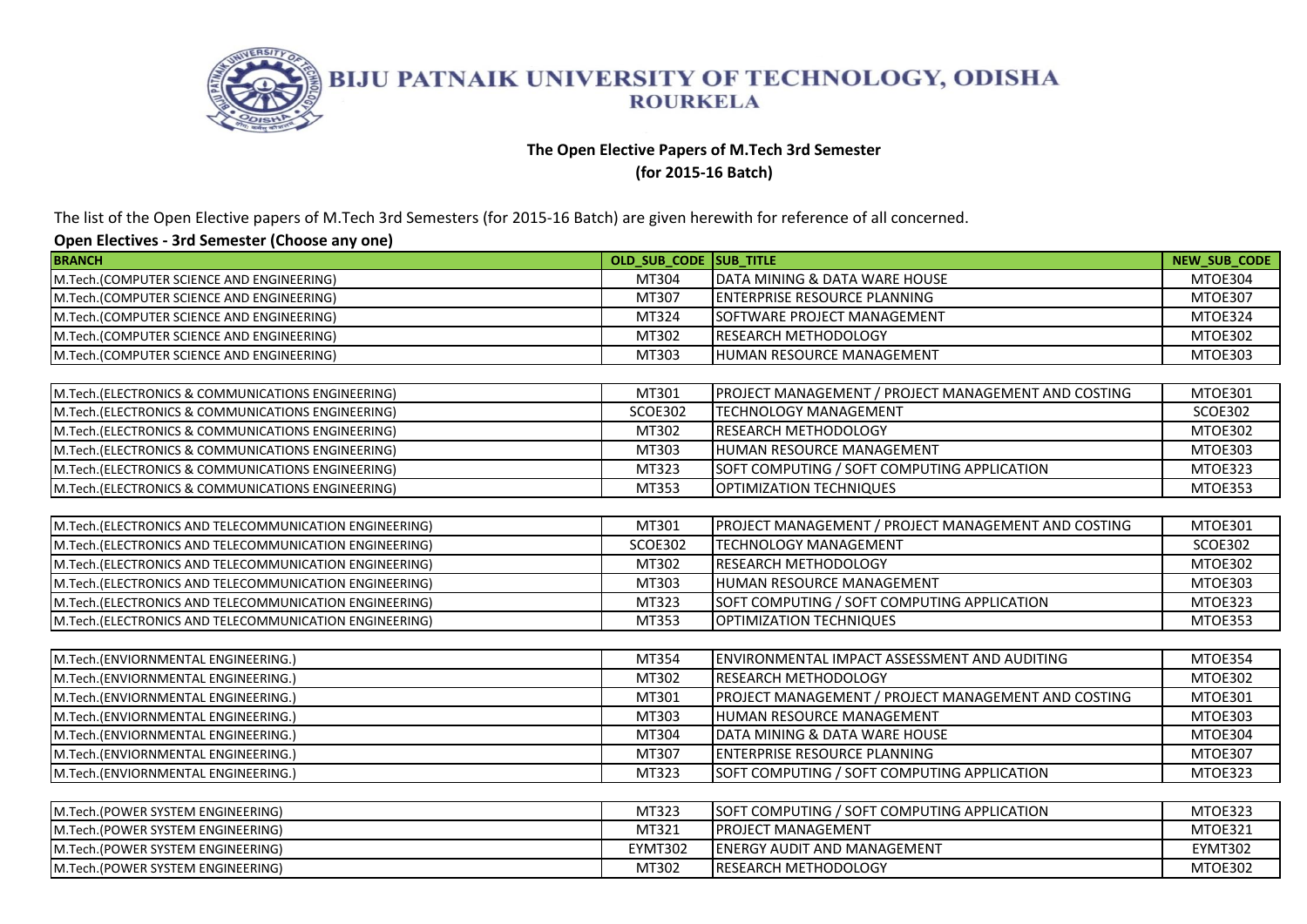

### **The Open Elective Papers of M.Tech 3rd Semester**

**(for 2015-16 Batch)** 

The list of the Open Elective papers of M.Tech 3rd Semesters (for 2015-16 Batch) are given herewith for reference of all concerned.

| <b>BRANCH</b>                           | OLD SUB CODE SUB TITLE |                                                     | <b>NEW SUB CODE</b> |
|-----------------------------------------|------------------------|-----------------------------------------------------|---------------------|
| M.Tech.(POWER SYSTEM ENGINEERING)       | MT303                  | HUMAN RESOURCE MANAGEMENT                           | MTOE303             |
| M.Tech.(POWER SYSTEM ENGINEERING)       | MT301                  | PROJECT MANAGEMENT / PROJECT MANAGEMENT AND COSTING | MTOE301             |
|                                         |                        |                                                     |                     |
| M.Tech.(VLSI & EMBEDDED SYSTEMS DESIGN) | MT301                  | PROJECT MANAGEMENT / PROJECT MANAGEMENT AND COSTING | <b>MTOE301</b>      |
| M.Tech.(VLSI & EMBEDDED SYSTEMS DESIGN) | <b>SCOE302</b>         | <b>TECHNOLOGY MANAGEMENT</b>                        | <b>SCOE302</b>      |
| M.Tech.(VLSI & EMBEDDED SYSTEMS DESIGN) | MT323                  | SOFT COMPUTING / SOFT COMPUTING APPLICATION         | MTOE323             |
| M.Tech.(VLSI & EMBEDDED SYSTEMS DESIGN) | MT303                  | HUMAN RESOURCE MANAGEMENT                           | MTOE303             |
| M.Tech.(VLSI & EMBEDDED SYSTEMS DESIGN) | MT302                  | <b>RESEARCH METHODOLOGY</b>                         | MTOE302             |
| M.Tech.(VLSI & EMBEDDED SYSTEMS DESIGN) | MT353                  | OPTIMIZATION TECHNIQUES                             | MTOE353             |
|                                         |                        |                                                     |                     |
| M.Tech.(VLSI DESIGN & EMBEDDED SYSTEMS) | MT301                  | PROJECT MANAGEMENT / PROJECT MANAGEMENT AND COSTING | MTOE301             |
| M.Tech.(VLSI DESIGN & EMBEDDED SYSTEMS) | <b>SCOE302</b>         | <b>TECHNOLOGY MANAGEMENT</b>                        | SCOE302             |
| M.Tech.(VLSI DESIGN & EMBEDDED SYSTEMS) | MT302                  | <b>RESEARCH METHODOLOGY</b>                         | MTOE302             |
| M.Tech.(VLSI DESIGN & EMBEDDED SYSTEMS) | MT353                  | OPTIMIZATION TECHNIQUES                             | MTOE353             |
| M.Tech.(VLSI DESIGN & EMBEDDED SYSTEMS) | MT323                  | SOFT COMPUTING / SOFT COMPUTING APPLICATION         | MTOE323             |
| M.Tech.(VLSI DESIGN & EMBEDDED SYSTEMS) | MT303                  | HUMAN RESOURCE MANAGEMENT                           | MTOE303             |
|                                         |                        |                                                     |                     |
| M.Tech.(STRUCTURAL ENGINEERING)         | MT309                  | <b>DISASTER MANAGEMENT AND MITIGATION</b>           | MTOE309             |
| M.Tech.(STRUCTURAL ENGINEERING)         | MT326                  | <b>PROJECT PLANING AND CONSTRUCTION MANAGEMENT</b>  | MTOE326             |
| M.Tech.(STRUCTURAL ENGINEERING)         | MT323                  | SOFT COMPUTING / SOFT COMPUTING APPLICATION         | MTOE323             |
| M.Tech.(STRUCTURAL ENGINEERING)         | MT303                  | <b>IHUMAN RESOURCE MANAGEMENT</b>                   | MTOE303             |
| M.Tech.(STRUCTURAL ENGINEERING)         | MT302                  | RESEARCH METHODOLOGY                                | MTOE302             |
|                                         |                        |                                                     |                     |
| M.Tech.(INFORMATION TECHNOLOGY.)        | MT324                  | SOFTWARE PROJECT MANAGEMENT                         | MTOE324             |
| M.Tech.(INFORMATION TECHNOLOGY.)        | MT303                  | HUMAN RESOURCE MANAGEMENT                           | MTOE303             |
| M.Tech.(INFORMATION TECHNOLOGY.)        | MT302                  | RESEARCH METHODOLOGY                                | MTOE302             |
|                                         |                        |                                                     |                     |
| M.Tech.(MECHANICAL SYSTEM DESIGN)       | MT302                  | <b>RESEARCH METHODOLOGY</b>                         | MTOE302             |
| M.Tech.(MECHANICAL SYSTEM DESIGN)       | MT303                  | HUMAN RESOURCE MANAGEMENT                           | MTOE303             |
| M.Tech.(MECHANICAL SYSTEM DESIGN)       | MT301                  | PROJECT MANAGEMENT / PROJECT MANAGEMENT AND COSTING | MTOE301             |
| M.Tech.(MECHANICAL SYSTEM DESIGN)       | MT307                  | <b>ENTERPRISE RESOURCE PLANNING</b>                 | MTOE307             |
| M.Tech.(MECHANICAL SYSTEM DESIGN)       | MT323                  | SOFT COMPUTING / SOFT COMPUTING APPLICATION         | MTOE323             |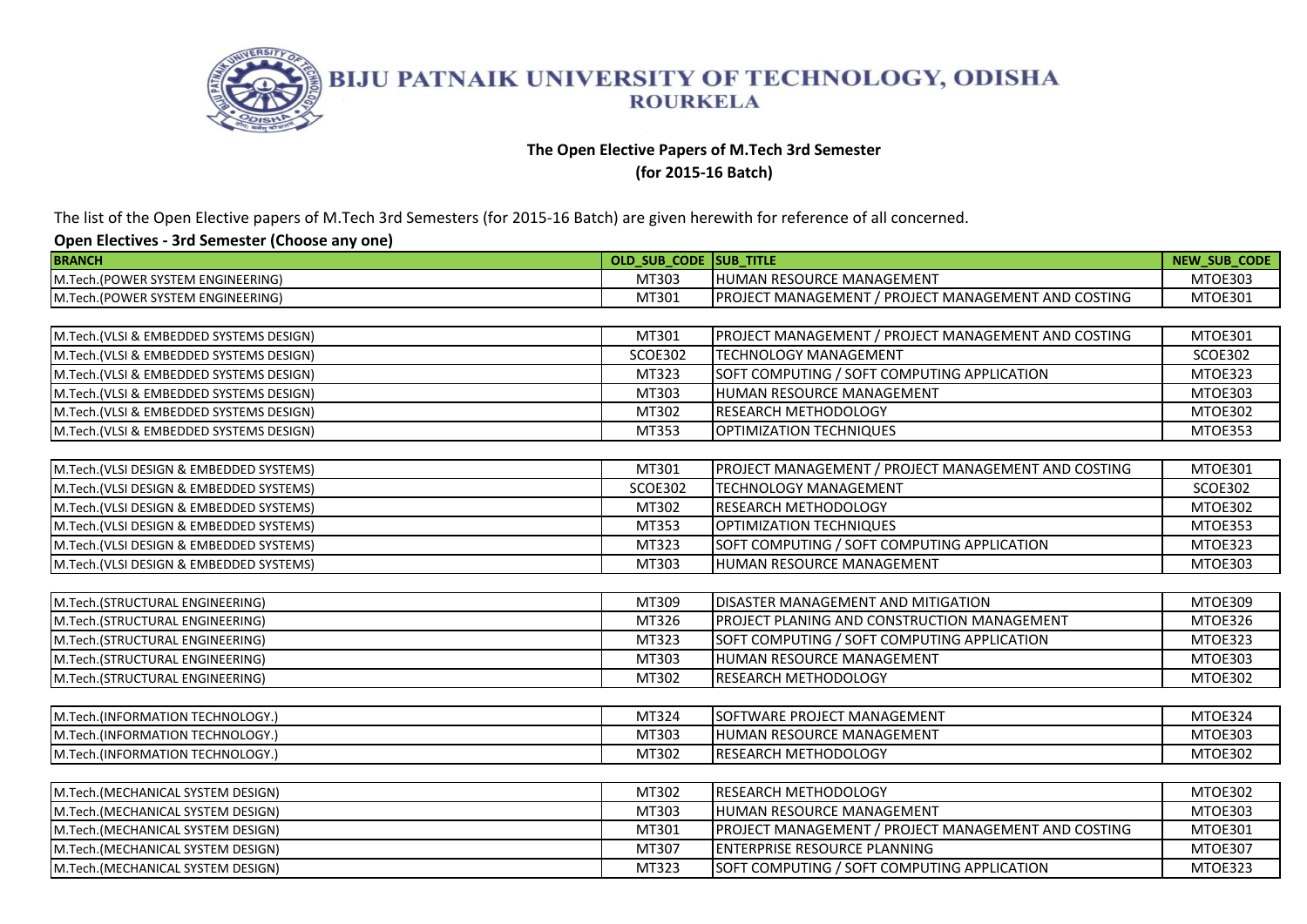

## **The Open Elective Papers of M.Tech 3rd Semester**

**(for 2015-16 Batch)** 

The list of the Open Elective papers of M.Tech 3rd Semesters (for 2015-16 Batch) are given herewith for reference of all concerned.

| <b>BRANCH</b>                                              | OLD SUB CODE SUB TITLE |                                                     | NEW_SUB_CODE   |
|------------------------------------------------------------|------------------------|-----------------------------------------------------|----------------|
|                                                            |                        |                                                     |                |
| M.Tech.(POWER ELECTRONICS & DRIVES)                        | MT301                  | PROJECT MANAGEMENT / PROJECT MANAGEMENT AND COSTING | MTOE301        |
| M.Tech.(POWER ELECTRONICS & DRIVES)                        | EYMT302                | <b>ENERGY AUDIT AND MANAGEMENT</b>                  | <b>EYMT302</b> |
| M.Tech.(POWER ELECTRONICS & DRIVES)                        | MT323                  | SOFT COMPUTING / SOFT COMPUTING APPLICATION         | MTOE323        |
| M.Tech.(POWER ELECTRONICS & DRIVES)                        | MT303                  | HUMAN RESOURCE MANAGEMENT                           | MTOE303        |
| M.Tech.(POWER ELECTRONICS & DRIVES)                        | MT302                  | RESEARCH METHODOLOGY                                | MTOE302        |
|                                                            |                        |                                                     |                |
| M.Tech.(WIRELESS COMMUNICATION TECHNOLOGY)                 | MT301                  | PROJECT MANAGEMENT / PROJECT MANAGEMENT AND COSTING | <b>MTOE301</b> |
| M.Tech.(WIRELESS COMMUNICATION TECHNOLOGY)                 | <b>SCOE302</b>         | <b>TECHNOLOGY MANAGEMENT</b>                        | <b>SCOE302</b> |
| M.Tech.(WIRELESS COMMUNICATION TECHNOLOGY)                 | MT302                  | RESEARCH METHODOLOGY                                | MTOE302        |
| M.Tech.(WIRELESS COMMUNICATION TECHNOLOGY)                 | MT323                  | SOFT COMPUTING / SOFT COMPUTING APPLICATION         | MTOE323        |
| M.Tech.(WIRELESS COMMUNICATION TECHNOLOGY)                 | MT303                  | HUMAN RESOURCE MANAGEMENT                           | MTOE303        |
| M.Tech.(WIRELESS COMMUNICATION TECHNOLOGY)                 | MT353                  | OPTIMIZATION TECHNIQUES                             | MTOE353        |
|                                                            |                        |                                                     |                |
| M.Tech.(ELECTRONICS & INSTRUMENTATION ENGINEERING)         | MT301                  | PROJECT MANAGEMENT / PROJECT MANAGEMENT AND COSTING | MTOE301        |
| M.Tech.(ELECTRONICS & INSTRUMENTATION ENGINEERING)         | <b>SCOE302</b>         | <b>TECHNOLOGY MANAGEMENT</b>                        | <b>SCOE302</b> |
| M.Tech.(ELECTRONICS & INSTRUMENTATION ENGINEERING)         | MT302                  | <b>RESEARCH METHODOLOGY</b>                         | MTOE302        |
| M.Tech.(ELECTRONICS & INSTRUMENTATION ENGINEERING)         | MT353                  | OPTIMIZATION TECHNIQUES                             | MTOE353        |
| M.Tech.(ELECTRONICS & INSTRUMENTATION ENGINEERING)         | MT323                  | SOFT COMPUTING / SOFT COMPUTING APPLICATION         | MTOE323        |
| M.Tech. (ELECTRONICS & INSTRUMENTATION ENGINEERING)        | MT303                  | HUMAN RESOURCE MANAGEMENT                           | MTOE303        |
|                                                            |                        |                                                     |                |
| M.TECH.(PRODUCTION ENGINEERING AND OPERATIONAL MANAGEMENT) | MT350                  | <b>MECHATRONICS</b>                                 | MTOE350        |
| M.TECH.(PRODUCTION ENGINEERING AND OPERATIONAL MANAGEMENT) | MT351                  | <b>ENGINEERING TRIBOLOGY</b>                        | MTOE351        |
| M.TECH.(PRODUCTION ENGINEERING AND OPERATIONAL MANAGEMENT) | MT352                  | FINITE ELEMENT IN MECHANICAL SYSTEMS                | MTOE352        |
| M.TECH.(PRODUCTION ENGINEERING AND OPERATIONAL MANAGEMENT) | MT303                  | HUMAN RESOURCE MANAGEMENT                           | <b>MTOE303</b> |
| M.TECH.(PRODUCTION ENGINEERING AND OPERATIONAL MANAGEMENT) | MT323                  | SOFT COMPUTING / SOFT COMPUTING APPLICATION         | MTOE323        |
| M.TECH.(PRODUCTION ENGINEERING AND OPERATIONAL MANAGEMENT) | MT302                  | <b>RESEARCH METHODOLOGY</b>                         | MTOE302        |
|                                                            |                        |                                                     |                |
| M.Tech.(INDUSTRIAL ENGINEERING & MANAGEMENT)               | MT303                  | HUMAN RESOURCE MANAGEMENT                           | MTOE303        |
| M.Tech.(INDUSTRIAL ENGINEERING & MANAGEMENT)               | MT323                  | SOFT COMPUTING / SOFT COMPUTING APPLICATION         | MTOE323        |
| M.Tech.(INDUSTRIAL ENGINEERING & MANAGEMENT)               | MT302                  | RESEARCH METHODOLOGY                                | MTOE302        |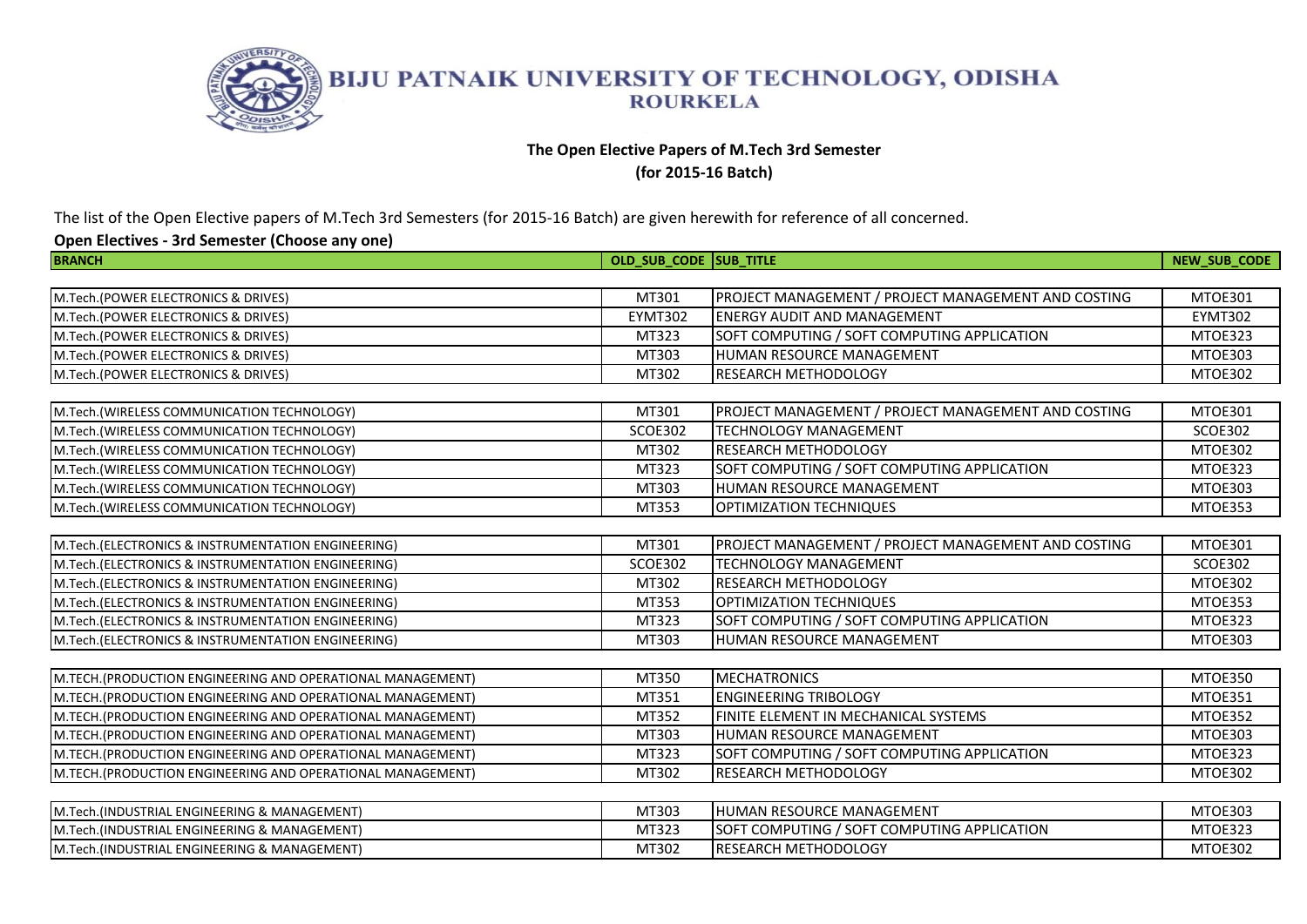

### **The Open Elective Papers of M.Tech 3rd Semester**

**(for 2015-16 Batch)** 

The list of the Open Elective papers of M.Tech 3rd Semesters (for 2015-16 Batch) are given herewith for reference of all concerned.

| <b>BRANCH</b>                                       | OLD SUB CODE SUB TITLE |                                                     | NEW_SUB_CODE   |
|-----------------------------------------------------|------------------------|-----------------------------------------------------|----------------|
| M.Tech.(INDUSTRIAL ENGINEERING)                     | MT303                  | HUMAN RESOURCE MANAGEMENT                           | MTOE303        |
| M.Tech.(INDUSTRIAL ENGINEERING)                     | MT323                  | SOFT COMPUTING / SOFT COMPUTING APPLICATION         | MTOE323        |
| M.Tech.(INDUSTRIAL ENGINEERING)                     | MT302                  | RESEARCH METHODOLOGY                                | MTOE302        |
|                                                     |                        |                                                     |                |
| M.Tech.(PRODUCTION ENGINEERING)                     | MT350                  | <b>MECHATRONICS</b>                                 | MTOE350        |
| M.Tech.(PRODUCTION ENGINEERING)                     | MT351                  | <b>ENGINEERING TRIBOLOGY</b>                        | MTOE351        |
| M.Tech.(PRODUCTION ENGINEERING)                     | MT352                  | FINITE ELEMENT IN MECHANICAL SYSTEMS                | MTOE352        |
| M.Tech.(PRODUCTION ENGINEERING)                     | MT323                  | SOFT COMPUTING / SOFT COMPUTING APPLICATION         | MTOE323        |
| M.Tech.(PRODUCTION ENGINEERING)                     | MT302                  | <b>RESEARCH METHODOLOGY</b>                         | MTOE302        |
| M.Tech.(PRODUCTION ENGINEERING)                     | MT303                  | HUMAN RESOURCE MANAGEMENT                           | MTOE303        |
|                                                     |                        |                                                     |                |
| M.Tech.(PLASTIC ENGINEERING)                        | MT303                  | HUMAN RESOURCE MANAGEMENT                           | MTOE303        |
| M.Tech.(PLASTIC ENGINEERING)                        | MT355                  | <b>QUALITY MANAGEMENT</b>                           | MTOE355        |
| M.Tech.(PLASTIC ENGINEERING)                        | MT301                  | PROJECT MANAGEMENT / PROJECT MANAGEMENT AND COSTING | MTOE301        |
| M.Tech.(PLASTIC ENGINEERING)                        | MT323                  | SOFT COMPUTING / SOFT COMPUTING APPLICATION         | MTOE323        |
| M.Tech.(PLASTIC ENGINEERING)                        | MT302                  | RESEARCH METHODOLOGY                                | <b>MTOE302</b> |
|                                                     |                        |                                                     |                |
| M.TECH.(WATER RESOURCE ENGINEERING AND MANAGEMENT)  | MT309                  | <b>DISASTER MANAGEMENT AND MITIGATION</b>           | MTOE309        |
| M.TECH. (WATER RESOURCE ENGINEERING AND MANAGEMENT) | MT326                  | PROJECT PLANING AND CONSTRUCTION MANAGEMENT         | MTOE326        |
| M.TECH.(WATER RESOURCE ENGINEERING AND MANAGEMENT)  | MT303                  | HUMAN RESOURCE MANAGEMENT                           | MTOE303        |
| M.TECH.(WATER RESOURCE ENGINEERING AND MANAGEMENT)  | MT323                  | SOFT COMPUTING / SOFT COMPUTING APPLICATION         | MTOE323        |
| M.TECH.(WATER RESOURCE ENGINEERING AND MANAGEMENT)  | MT302                  | RESEARCH METHODOLOGY                                | MTOE302        |
|                                                     |                        |                                                     |                |
| M.TECH.(WATER RESOURCE ENGINEERING)                 | MT309                  | DISASTER MANAGEMENT AND MITIGATION                  | MTOE309        |
| M.TECH.(WATER RESOURCE ENGINEERING)                 | MT326                  | PROJECT PLANING AND CONSTRUCTION MANAGEMENT         | MTOE326        |
| M.TECH.(WATER RESOURCE ENGINEERING)                 | MT303                  | HUMAN RESOURCE MANAGEMENT                           | MTOE303        |
| M.TECH.(WATER RESOURCE ENGINEERING)                 | MT323                  | SOFT COMPUTING / SOFT COMPUTING APPLICATION         | MTOE323        |
| M.TECH.(WATER RESOURCE ENGINEERING)                 | MT302                  | <b>RESEARCH METHODOLOGY</b>                         | MTOE302        |
|                                                     |                        |                                                     |                |
| M.TECH.(GEOTECHNICAL ENGINEERING)                   | MT309                  | <b>DISASTER MANAGEMENT AND MITIGATION</b>           | MTOE309        |
| M.TECH.(GEOTECHNICAL ENGINEERING)                   | MT326                  | PROJECT PLANING AND CONSTRUCTION MANAGEMENT         | MTOE326        |
| M.TECH. (GEOTECHNICAL ENGINEERING)                  | MT303                  | HUMAN RESOURCE MANAGEMENT                           | MTOE303        |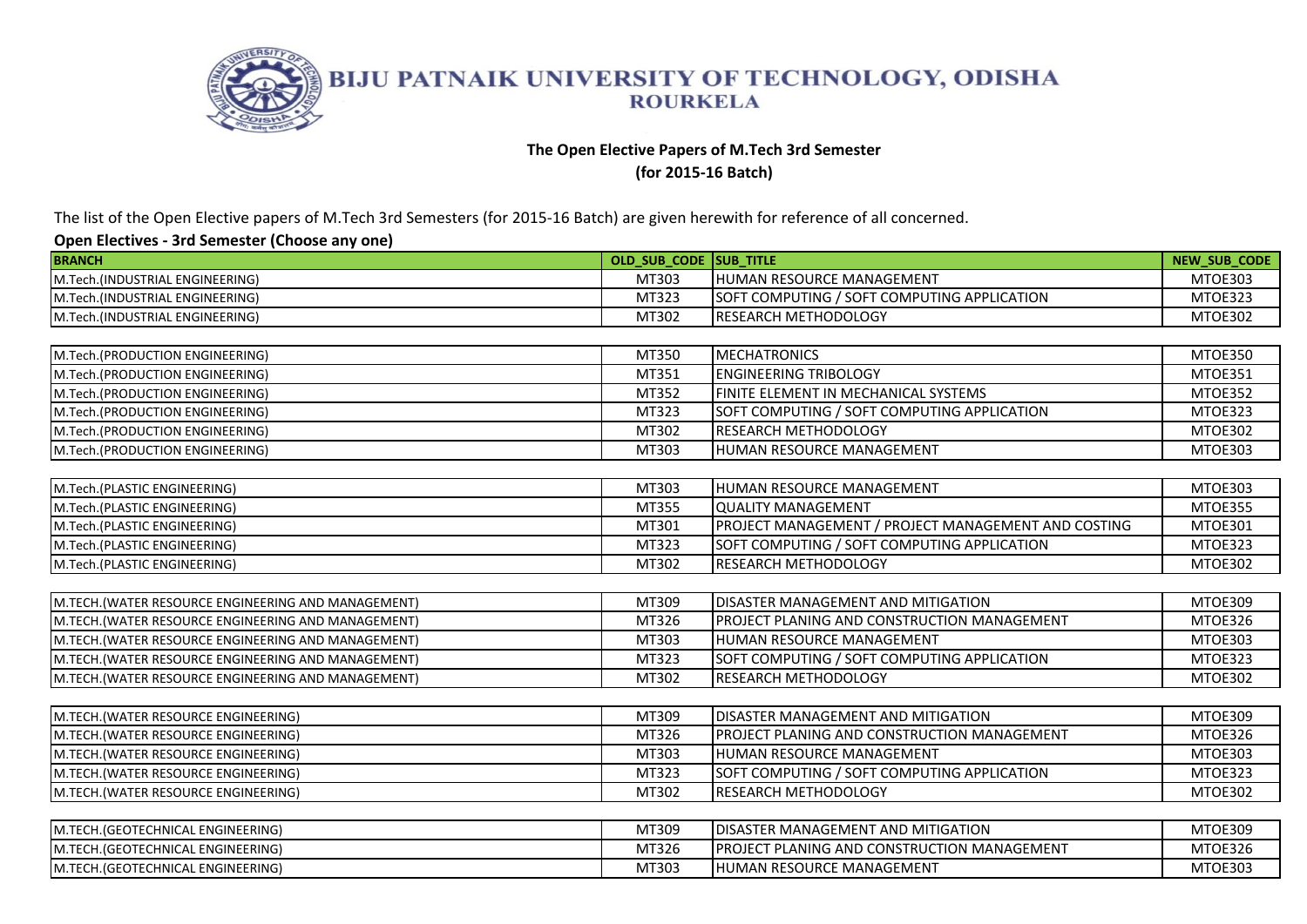

## **The Open Elective Papers of M.Tech 3rd Semester**

**(for 2015-16 Batch)** 

The list of the Open Elective papers of M.Tech 3rd Semesters (for 2015-16 Batch) are given herewith for reference of all concerned.

| <b>BRANCH</b>                                   | OLD SUB CODE SUB TITLE |                                                     | <b>NEW SUB CODE</b> |
|-------------------------------------------------|------------------------|-----------------------------------------------------|---------------------|
| M.TECH. (GEOTECHNICAL ENGINEERING)              | MT323                  | SOFT COMPUTING / SOFT COMPUTING APPLICATION         | MTOE323             |
| M.TECH.(GEOTECHNICAL ENGINEERING)               | MT302                  | <b>RESEARCH METHODOLOGY</b>                         | MTOE302             |
|                                                 |                        |                                                     |                     |
| M.Tech.(CONSTRUCTION TECHNOLOGY AND MANAGEMENT) | MT302                  | <b>RESEARCH METHODOLOGY</b>                         | MTOE302             |
| M.Tech.(CONSTRUCTION TECHNOLOGY AND MANAGEMENT) | MT303                  | <b>HUMAN RESOURCE MANAGEMENT</b>                    | MTOE303             |
| M.Tech.(CONSTRUCTION TECHNOLOGY AND MANAGEMENT) | MT323                  | SOFT COMPUTING / SOFT COMPUTING APPLICATION         | MTOE323             |
| M.Tech.(CONSTRUCTION TECHNOLOGY AND MANAGEMENT) | MT356                  | CLIMATE CHANGE AND SUSTAINABLE DEVELOPMENT          | MTOE356             |
| M.Tech.(CONSTRUCTION TECHNOLOGY AND MANAGEMENT) | MT301                  | PROJECT MANAGEMENT / PROJECT MANAGEMENT AND COSTING | MTOE301             |
|                                                 |                        |                                                     |                     |
| M.Tech.(AUTOMATION AND ROBOTICS)                | MT302                  | <b>RESEARCH METHODOLOGY</b>                         | MTOE302             |
| M.Tech.(AUTOMATION AND ROBOTICS)                | MT303                  | IHUMAN RESOURCE MANAGEMENT                          | MTOE303             |
| M.Tech.(AUTOMATION AND ROBOTICS)                | MT323                  | SOFT COMPUTING / SOFT COMPUTING APPLICATION         | MTOE323             |
| M.Tech.(AUTOMATION AND ROBOTICS)                | MT357                  | <b>TOTAL QUALITY MANAGEMENT</b>                     | MTOE357             |
| M.Tech.(AUTOMATION AND ROBOTICS)                | MT301                  | PROJECT MANAGEMENT / PROJECT MANAGEMENT AND COSTING | MTOE301             |
|                                                 |                        |                                                     |                     |
| M.Tech.(MACHINE DESIGN)                         | MT302                  | <b>IRESEARCH METHODOLOGY</b>                        | MTOE302             |
| M.Tech.(MACHINE DESIGN)                         | MT303                  | HUMAN RESOURCE MANAGEMENT                           | MTOE303             |
| M.Tech.(MACHINE DESIGN)                         | MT301                  | PROJECT MANAGEMENT / PROJECT MANAGEMENT AND COSTING | MTOE301             |
| M.Tech.(MACHINE DESIGN)                         | MT307                  | <b>ENTERPRISE RESOURCE PLANNING</b>                 | MTOE307             |
| M.Tech.(MACHINE DESIGN)                         | MT323                  | SOFT COMPUTING / SOFT COMPUTING APPLICATION         | MTOE323             |
|                                                 |                        |                                                     |                     |
| M.TECH.(ENERGY SYSTEMS ENGINEERING)             | <b>EYMT301</b>         | <b>ENERGY SCENARIO AND ENERGY POLICY</b>            | <b>EYMT301</b>      |
| M.TECH.(ENERGY SYSTEMS ENGINEERING)             | <b>EYMT302</b>         | <b>IENERGY AUDIT AND MANAGEMENT</b>                 | EYMT302             |
| M.TECH.(ENERGY SYSTEMS ENGINEERING)             | <b>EYMT303</b>         | <b>ENERGY EFFICIENT BUILDINGS</b>                   | EYMT303             |
| M.TECH.(ENERGY SYSTEMS ENGINEERING)             | MT302                  | <b>RESEARCH METHODOLOGY</b>                         | MTOE302             |
| M.TECH.(ENERGY SYSTEMS ENGINEERING)             | MT303                  | IHUMAN RESOURCE MANAGEMENT                          | MTOE303             |
| M.TECH.(ENERGY SYSTEMS ENGINEERING)             | MT301                  | PROJECT MANAGEMENT / PROJECT MANAGEMENT AND COSTING | MTOE301             |
| M.TECH.(ENERGY SYSTEMS ENGINEERING)             | <b>EYMT304</b>         | <b>PROJECT MANAGEMENT</b>                           | <b>EYMT304</b>      |
|                                                 |                        |                                                     |                     |
| M.TECH.(CHEMICAL ENGINEERING)                   | MT302                  | <b>RESEARCH METHODOLOGY</b>                         | MTOE302             |
| M.TECH.(CHEMICAL ENGINEERING)                   | MT301                  | PROJECT MANAGEMENT / PROJECT MANAGEMENT AND COSTING | MTOE301             |
| M.TECH.(CHEMICAL ENGINEERING)                   | MT303                  | <b>HUMAN RESOURCE MANAGEMENT</b>                    | MTOE303             |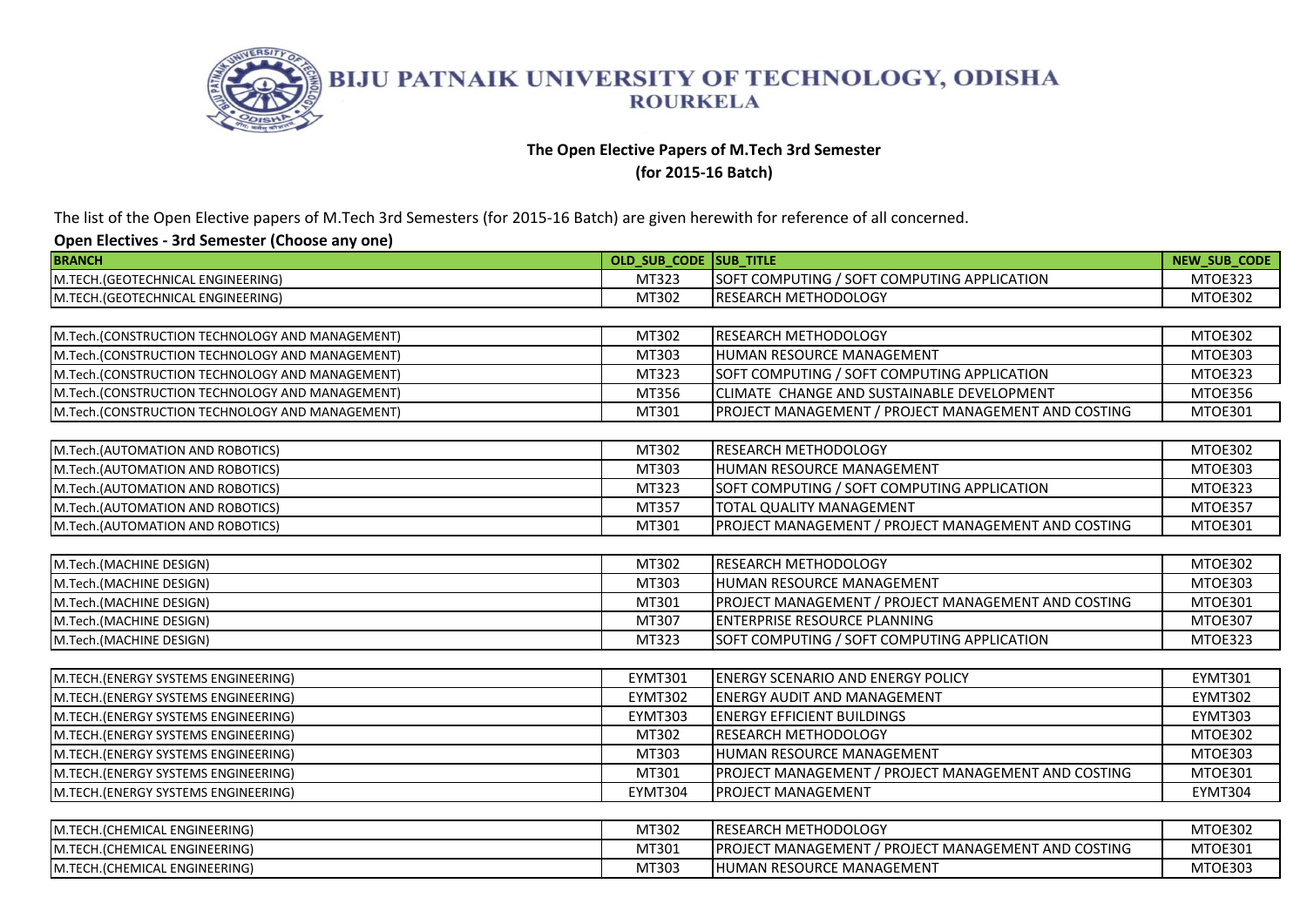

### **The Open Elective Papers of M.Tech 3rd Semester**

**(for 2015-16 Batch)** 

The list of the Open Elective papers of M.Tech 3rd Semesters (for 2015-16 Batch) are given herewith for reference of all concerned.

| <b>BRANCH</b>                                                 | OLD SUB CODE SUB TITLE |                                                     | <b>NEW SUB CODE</b> |
|---------------------------------------------------------------|------------------------|-----------------------------------------------------|---------------------|
| M.TECH.(CHEMICAL ENGINEERING)                                 | MT304                  | DATA MINING & DATA WARE HOUSE                       | MTOE304             |
| M.TECH.(CHEMICAL ENGINEERING)                                 | MT323                  | SOFT COMPUTING / SOFT COMPUTING APPLICATION         | MTOE323             |
| M.TECH.(CHEMICAL ENGINEERING)                                 | MT309                  | DISASTER MANAGEMENT AND MITIGATION                  | MTOE309             |
| M.TECH.(CHEMICAL ENGINEERING)                                 | MT307                  | <b>ENTERPRISE RESOURCE PLANNING</b>                 | MTOE307             |
|                                                               |                        |                                                     |                     |
| M.Tech.(INDUSTRIAL POWER CONTROL AND DRIVES (PT))             | MT302                  | RESEARCH METHODOLOGY                                | MTOE302             |
| M.Tech.(INDUSTRIAL POWER CONTROL AND DRIVES (PT))             | MT301                  | PROJECT MANAGEMENT / PROJECT MANAGEMENT AND COSTING | <b>MTOE301</b>      |
| M.Tech.(INDUSTRIAL POWER CONTROL AND DRIVES (PT))             | MT303                  | HUMAN RESOURCE MANAGEMENT                           | MTOE303             |
| M.Tech.(INDUSTRIAL POWER CONTROL AND DRIVES (PT))             | MT304                  | DATA MINING & DATA WARE HOUSE                       | MTOE304             |
| M.Tech.(INDUSTRIAL POWER CONTROL AND DRIVES (PT))             | MT323                  | SOFT COMPUTING / SOFT COMPUTING APPLICATION         | MTOE323             |
| M.Tech.(INDUSTRIAL POWER CONTROL AND DRIVES (PT))             | MT309                  | DISASTER MANAGEMENT AND MITIGATION                  | MTOE309             |
|                                                               |                        |                                                     |                     |
| M.Tech.(BIOTECHNOLOGY)                                        | MT304                  | DATA MINING & DATA WARE HOUSE                       | MTOE304             |
| M.Tech.(BIOTECHNOLOGY)                                        | MT302                  | RESEARCH METHODOLOGY                                | MTOE302             |
| M.Tech.(BIOTECHNOLOGY)                                        | MT303                  | HUMAN RESOURCE MANAGEMENT                           | MTOE303             |
| M.Tech.(BIOTECHNOLOGY)                                        | MT307                  | <b>ENTERPRISE RESOURCE PLANNING</b>                 | MTOE307             |
| M.Tech.(BIOTECHNOLOGY)                                        | MT323                  | SOFT COMPUTING / SOFT COMPUTING APPLICATION         | MTOE323             |
|                                                               |                        |                                                     |                     |
| M.Tech.(MECHATRONICS)                                         | MT302                  | RESEARCH METHODOLOGY                                | MTOE302             |
| M.Tech.(MECHATRONICS)                                         | MT301                  | PROJECT MANAGEMENT / PROJECT MANAGEMENT AND COSTING | MTOE301             |
| M.Tech.(MECHATRONICS)                                         | MT303                  | HUMAN RESOURCE MANAGEMENT                           | MTOE303             |
| M.Tech.(MECHATRONICS)                                         | MT323                  | SOFT COMPUTING / SOFT COMPUTING APPLICATION         | MTOE323             |
| M.Tech.(MECHATRONICS)                                         | MT312                  | <b>DESIGN OF EXPERIMENTS</b>                        | MTOE312             |
|                                                               |                        |                                                     |                     |
| M.Tech.(APPLIED ELECTRONICS & INSTRUMENTATION ENGINEERING.)   | MT302                  | RESEARCH METHODOLOGY                                | <b>MTOE302</b>      |
| M. Tech. (APPLIED ELECTRONICS & INSTRUMENTATION ENGINEERING.) | MT303                  | HUMAN RESOURCE MANAGEMENT                           | MTOE303             |
| M.Tech.(APPLIED ELECTRONICS & INSTRUMENTATION ENGINEERING.)   | MT323                  | SOFT COMPUTING / SOFT COMPUTING APPLICATION         | MTOE323             |
|                                                               |                        |                                                     |                     |
| M.Tech.(CAD / CAM ENGINEERING)                                | MT302                  | RESEARCH METHODOLOGY                                | MTOE302             |
| M.Tech.(CAD / CAM ENGINEERING)                                | MT303                  | HUMAN RESOURCE MANAGEMENT                           | MTOE303             |
| M.Tech.(CAD / CAM ENGINEERING)                                | MT323                  | SOFT COMPUTING / SOFT COMPUTING APPLICATION         | MTOE323             |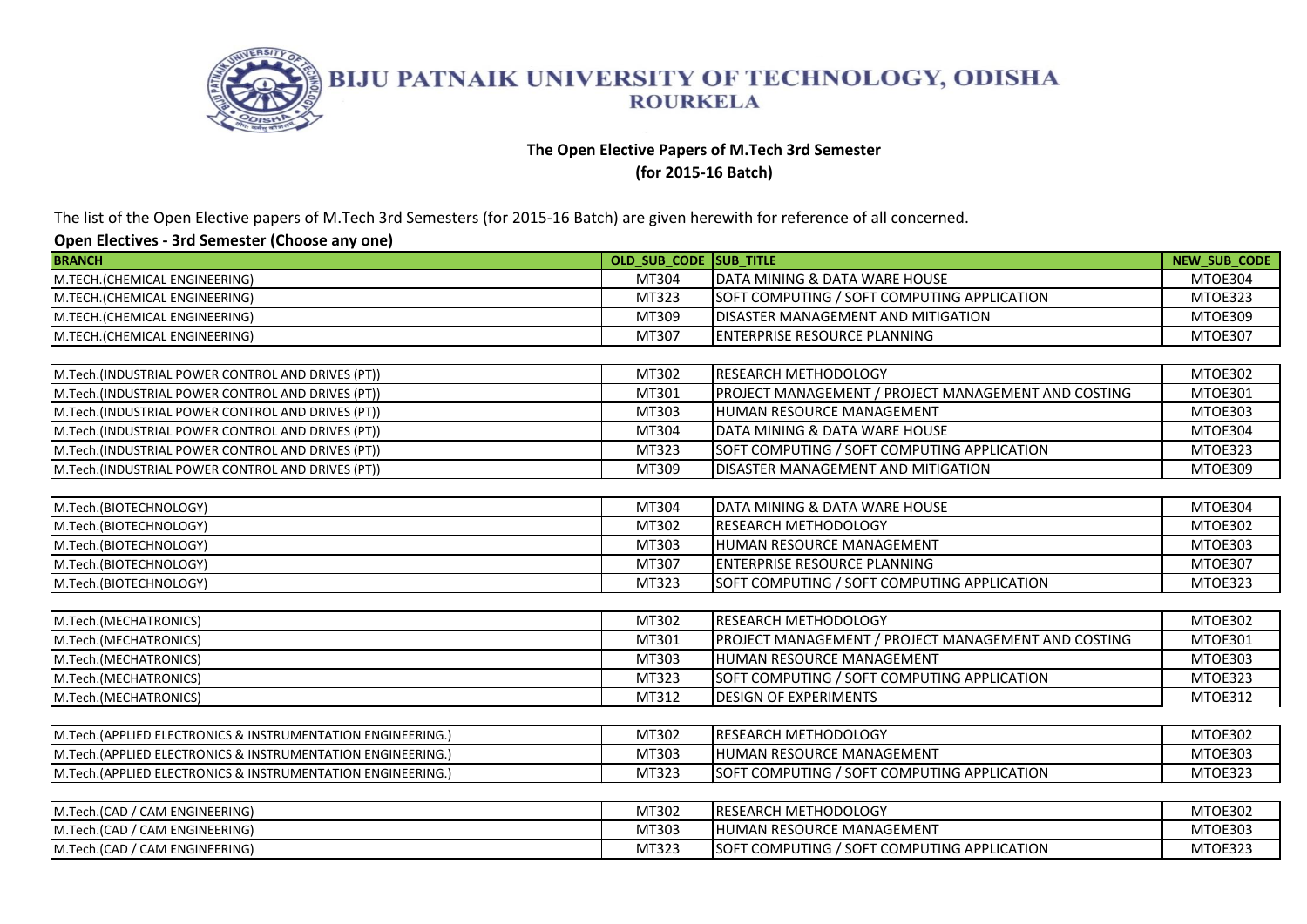

# **The Open Elective Papers of M.Tech 3rd Semester**

**(for 2015-16 Batch)** 

The list of the Open Elective papers of M.Tech 3rd Semesters (for 2015-16 Batch) are given herewith for reference of all concerned.

| <b>BRANCH</b>                                                            | OLD SUB CODE SUB TITLE |                                                     | NEW_SUB_CODE   |
|--------------------------------------------------------------------------|------------------------|-----------------------------------------------------|----------------|
| M.Tech.(COMMUNICATION ENGINEERING)                                       | MT302                  | <b>RESEARCH METHODOLOGY</b>                         | MTOE302        |
| M.Tech.(COMMUNICATION ENGINEERING)                                       | MT303                  | <b>HUMAN RESOURCE MANAGEMENT</b>                    | MTOE303        |
| M.Tech.(COMMUNICATION ENGINEERING)                                       | MT323                  | SOFT COMPUTING / SOFT COMPUTING APPLICATION         | MTOE323        |
|                                                                          |                        |                                                     |                |
| M.Tech.(COMMUNICATION SYSTEMS)                                           | MT302                  | <b>RESEARCH METHODOLOGY</b>                         | <b>MTOE302</b> |
| M.Tech.(COMMUNICATION SYSTEMS)                                           | MT303                  | HUMAN RESOURCE MANAGEMENT                           | MTOE303        |
| M.Tech.(COMMUNICATION SYSTEMS)                                           | MT323                  | SOFT COMPUTING / SOFT COMPUTING APPLICATION         | MTOE323        |
|                                                                          |                        |                                                     |                |
| M.TECH.(COMPUTER SCIENCE AND TECHNOLOGY)                                 | MT302                  | <b>RESEARCH METHODOLOGY</b>                         | <b>MTOE302</b> |
| M.TECH.(COMPUTER SCIENCE AND TECHNOLOGY)                                 | MT303                  | HUMAN RESOURCE MANAGEMENT                           | MTOE303        |
|                                                                          |                        |                                                     |                |
| M.Tech.(COMPUTER SCIENCE)                                                | MT302                  | <b>RESEARCH METHODOLOGY</b>                         | MTOE302        |
| M.Tech.(COMPUTER SCIENCE)                                                | MT303                  | HUMAN RESOURCE MANAGEMENT                           | MTOE303        |
| M.Tech.(COMPUTER SCIENCE)                                                | MT323                  | SOFT COMPUTING / SOFT COMPUTING APPLICATION         | MTOE323        |
|                                                                          |                        |                                                     |                |
| M.TECH.(DESIGN AND DYNAMICS)                                             | MT302                  | <b>RESEARCH METHODOLOGY</b>                         | MTOE302        |
| M.TECH.(DESIGN AND DYNAMICS)                                             | MT303                  | HUMAN RESOURCE MANAGEMENT                           | MTOE303        |
| M.TECH.(DESIGN AND DYNAMICS)                                             | MT323                  | SOFT COMPUTING / SOFT COMPUTING APPLICATION         | MTOE323        |
|                                                                          |                        |                                                     |                |
| M.TECH.(ELECTRICAL & ELECTRONICS ENGINEERING (POWER SYSTEM ENGINEERING)) | MT302                  | <b>RESEARCH METHODOLOGY</b>                         | <b>MTOE302</b> |
| M.TECH.(ELECTRICAL & ELECTRONICS ENGINEERING (POWER SYSTEM ENGINEERING)) | MT303                  | HUMAN RESOURCE MANAGEMENT                           | MTOE303        |
| M.TECH.(ELECTRICAL & ELECTRONICS ENGINEERING (POWER SYSTEM ENGINEERING)) | MT323                  | SOFT COMPUTING / SOFT COMPUTING APPLICATION         | MTOE323        |
|                                                                          |                        |                                                     |                |
| M.Tech.(ELECTRICAL POWER SYSTEM)                                         | MT302                  | <b>RESEARCH METHODOLOGY</b>                         | MTOE302        |
| M.Tech.(ELECTRICAL POWER SYSTEM)                                         | MT303                  | HUMAN RESOURCE MANAGEMENT                           | MTOE303        |
| M.Tech.(ELECTRICAL POWER SYSTEM)                                         | MT323                  | SOFT COMPUTING / SOFT COMPUTING APPLICATION         | MTOE323        |
|                                                                          |                        |                                                     |                |
| M.Tech.(ENVIRONMENTAL SCIENCE AND ENGINEERING)                           | MT301                  | PROJECT MANAGEMENT / PROJECT MANAGEMENT AND COSTING | MTOE301        |
| M.Tech.(ENVIRONMENTAL SCIENCE AND ENGINEERING)                           | MT302                  | <b>RESEARCH METHODOLOGY</b>                         | MTOE302        |
| M.Tech.(ENVIRONMENTAL SCIENCE AND ENGINEERING)                           | MT303                  | <b>HUMAN RESOURCE MANAGEMENT</b>                    | MTOE303        |
| M.Tech.(ENVIRONMENTAL SCIENCE AND ENGINEERING)                           | MT323                  | SOFT COMPUTING / SOFT COMPUTING APPLICATION         | MTOE323        |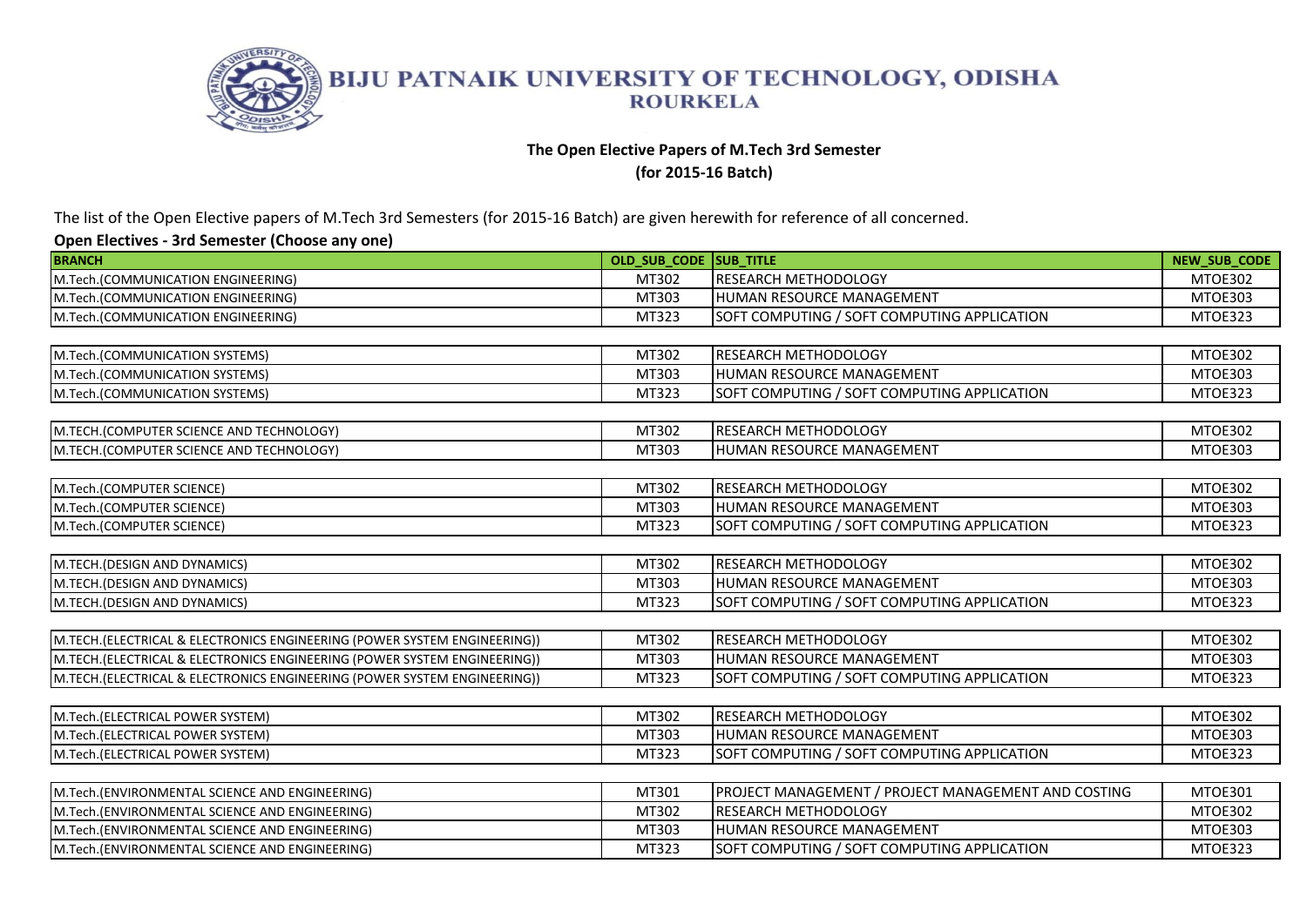

# **The Open Elective Papers of M.Tech 3rd Semester**

**(for 2015-16 Batch)** 

The list of the Open Elective papers of M.Tech 3rd Semesters (for 2015-16 Batch) are given herewith for reference of all concerned.

| <b>BRANCH</b>                                     | OLD SUB CODE ISUB TITLE |                                             | <b>NEW SUB CODE</b> |
|---------------------------------------------------|-------------------------|---------------------------------------------|---------------------|
| M.Tech.(HEAT POWER & THERMAL ENGINEERING)         | MT302                   | RESEARCH METHODOLOGY                        | MTOE302             |
| M.Tech.(HEAT POWER & THERMAL ENGINEERING)         | MT303                   | HUMAN RESOURCE MANAGEMENT                   | MTOE303             |
| M.Tech.(HEAT POWER & THERMAL ENGINEERING)         | MT323                   | SOFT COMPUTING / SOFT COMPUTING APPLICATION | MTOE323             |
|                                                   |                         |                                             |                     |
| M.Tech.(HEAT POWER ENGINEERING)                   | MT302                   | RESEARCH METHODOLOGY                        | MTOE302             |
| M.Tech.(HEAT POWER ENGINEERING)                   | MT303                   | HUMAN RESOURCE MANAGEMENT                   | MTOE303             |
| M.Tech.(HEAT POWER ENGINEERING)                   | MT323                   | SOFT COMPUTING / SOFT COMPUTING APPLICATION | MTOE323             |
|                                                   |                         |                                             |                     |
| M.TECH. (METALLURGICAL AND MATERIALS ENGINEERING) | MT302                   | RESEARCH METHODOLOGY                        | MTOE302             |
| M.TECH.(METALLURGICAL AND MATERIALS ENGINEERING)  | MT303                   | HUMAN RESOURCE MANAGEMENT                   | MTOE303             |
| M.TECH. (METALLURGICAL AND MATERIALS ENGINEERING) | MT323                   | SOFT COMPUTING / SOFT COMPUTING APPLICATION | MTOE323             |
|                                                   |                         |                                             |                     |
| M.TECH.(NANO TECHNOLOGY)                          | MT302                   | RESEARCH METHODOLOGY                        | MTOE302             |
| M.TECH.(NANO TECHNOLOGY)                          | MT303                   | HUMAN RESOURCE MANAGEMENT                   | MTOE303             |
| M.TECH.(NANO TECHNOLOGY)                          | MT323                   | SOFT COMPUTING / SOFT COMPUTING APPLICATION | MTOE323             |
|                                                   |                         |                                             |                     |
| M.Tech.(POLYMER NANOTECHNOLOGY)                   | MT302                   | <b>RESEARCH METHODOLOGY</b>                 | MTOE302             |
| M.Tech.(POLYMER NANOTECHNOLOGY)                   | MT303                   | HUMAN RESOURCE MANAGEMENT                   | MTOE303             |
| M.Tech.(POLYMER NANOTECHNOLOGY)                   | MT323                   | SOFT COMPUTING / SOFT COMPUTING APPLICATION | MTOE323             |
|                                                   |                         |                                             |                     |
| M.Tech.(POWER ELECTRONICS AND ELECTRICAL DRIVES)  | MT302                   | RESEARCH METHODOLOGY                        | MTOE302             |
| M.Tech.(POWER ELECTRONICS AND ELECTRICAL DRIVES)  | MT303                   | HUMAN RESOURCE MANAGEMENT                   | MTOE303             |
| M.Tech.(POWER ELECTRONICS AND ELECTRICAL DRIVES)  | MT323                   | SOFT COMPUTING / SOFT COMPUTING APPLICATION | MTOE323             |
|                                                   |                         |                                             |                     |
| M.Tech.(POWER ELECTRONICS AND POWER SYSTEMS)      | MT302                   | RESEARCH METHODOLOGY                        | MTOE302             |
| M.Tech.(POWER ELECTRONICS AND POWER SYSTEMS)      | MT303                   | HUMAN RESOURCE MANAGEMENT                   | MTOE303             |
| M.Tech.(POWER ELECTRONICS AND POWER SYSTEMS)      | MT323                   | SOFT COMPUTING / SOFT COMPUTING APPLICATION | MTOE323             |
|                                                   |                         |                                             |                     |
| M.TECH.(POWER ELECTRONICS)                        | MT302                   | RESEARCH METHODOLOGY                        | MTOE302             |
| M.TECH.(POWER ELECTRONICS)                        | MT303                   | HUMAN RESOURCE MANAGEMENT                   | MTOE303             |
| M.TECH.(POWER ELECTRONICS)                        | MT323                   | SOFT COMPUTING / SOFT COMPUTING APPLICATION | MTOE323             |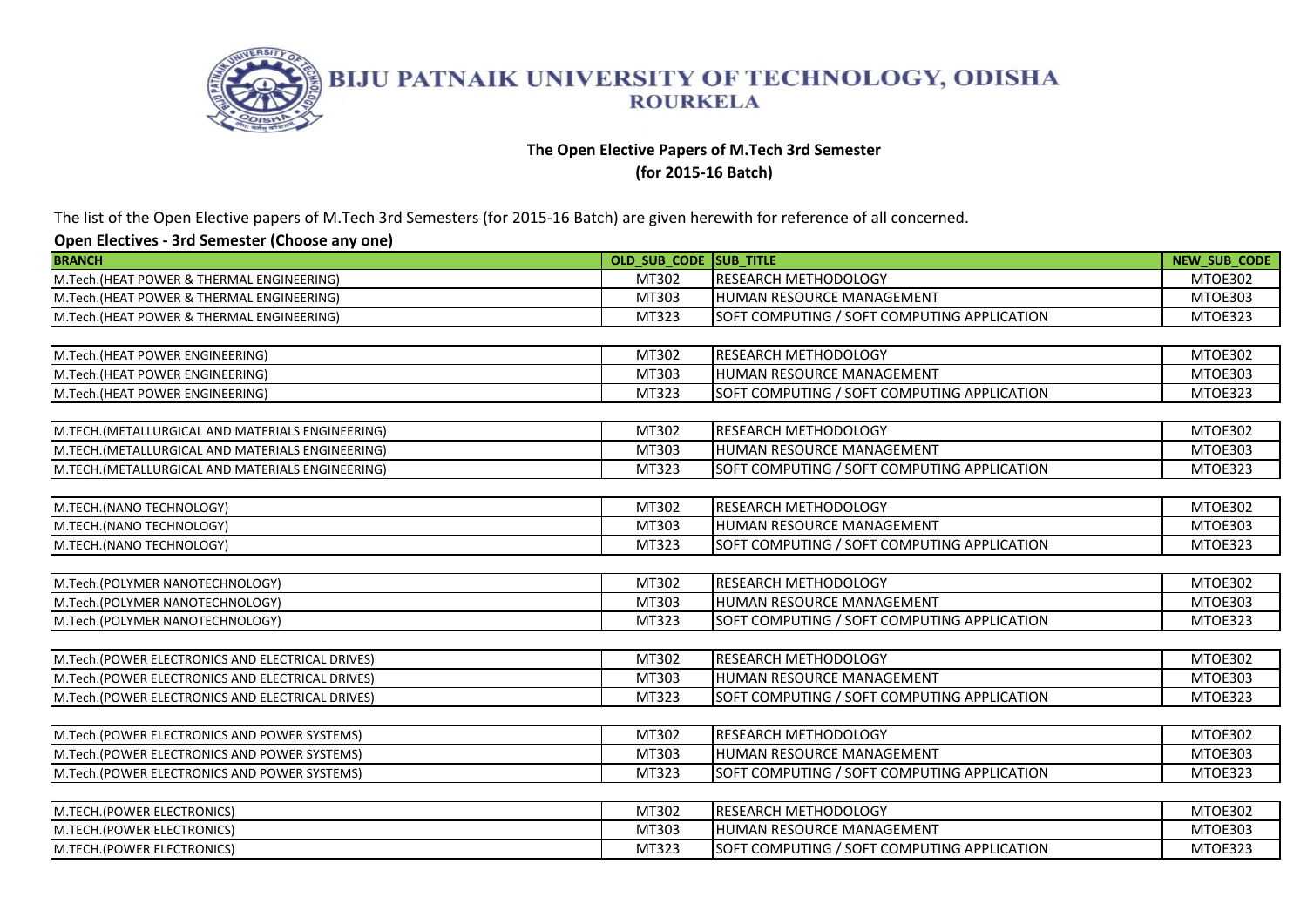

# **The Open Elective Papers of M.Tech 3rd Semester**

**(for 2015-16 Batch)** 

The list of the Open Elective papers of M.Tech 3rd Semesters (for 2015-16 Batch) are given herewith for reference of all concerned.

| <b>BRANCH</b>                                     | OLD SUB CODE SUB TITLE |                                             | NEW_SUB_CODE   |
|---------------------------------------------------|------------------------|---------------------------------------------|----------------|
| M.Tech.(POWER ENGINEERING AND ENERGY SYSTEMS)     | MT302                  | <b>RESEARCH METHODOLOGY</b>                 | MTOE302        |
| M.Tech.(POWER ENGINEERING AND ENERGY SYSTEMS)     | MT303                  | HUMAN RESOURCE MANAGEMENT                   | MTOE303        |
| M.Tech.(POWER ENGINEERING AND ENERGY SYSTEMS)     | MT323                  | SOFT COMPUTING / SOFT COMPUTING APPLICATION | MTOE323        |
|                                                   |                        |                                             |                |
| M.TECH.(POWER SYSTEMS)                            | MT302                  | RESEARCH METHODOLOGY                        | MTOE302        |
| M.TECH.(POWER SYSTEMS)                            | MT303                  | HUMAN RESOURCE MANAGEMENT                   | MTOE303        |
| M.TECH.(POWER SYSTEMS)                            | MT323                  | SOFT COMPUTING / SOFT COMPUTING APPLICATION | MTOE323        |
|                                                   |                        |                                             |                |
| M.Tech.(SIGNAL PROCESSING AND COMMUNICATION)      | MT302                  | RESEARCH METHODOLOGY                        | <b>MTOE302</b> |
| M.Tech.(SIGNAL PROCESSING AND COMMUNICATION)      | MT303                  | HUMAN RESOURCE MANAGEMENT                   | MTOE303        |
| M.Tech.(SIGNAL PROCESSING AND COMMUNICATION)      | MT323                  | SOFT COMPUTING / SOFT COMPUTING APPLICATION | MTOE323        |
|                                                   |                        |                                             |                |
| M.TECH.(SIGNAL PROCESSING AND ENGINEERING)        | MT302                  | RESEARCH METHODOLOGY                        | MTOE302        |
| M.TECH.(SIGNAL PROCESSING AND ENGINEERING)        | MT303                  | HUMAN RESOURCE MANAGEMENT                   | MTOE303        |
| M.TECH.(SIGNAL PROCESSING AND ENGINEERING)        | MT323                  | SOFT COMPUTING / SOFT COMPUTING APPLICATION | MTOE323        |
|                                                   |                        |                                             |                |
| M.TECH. (SOIL MECHANICS & FOUNDATION ENGINEERING) | MT302                  | RESEARCH METHODOLOGY                        | MTOE302        |
| M.TECH.(SIGNAL PROCESSING AND ENGINEERING)        | MT303                  | HUMAN RESOURCE MANAGEMENT                   | MTOE303        |
| M.TECH.(SIGNAL PROCESSING AND ENGINEERING)        | MT323                  | SOFT COMPUTING / SOFT COMPUTING APPLICATION | MTOE323        |
|                                                   |                        |                                             |                |
| M.Tech.(STRUCTURAL & FOUNDATION ENGINEERING)      | MT302                  | RESEARCH METHODOLOGY                        | MTOE302        |
| M.Tech.(STRUCTURAL & FOUNDATION ENGINEERING)      | MT303                  | HUMAN RESOURCE MANAGEMENT                   | MTOE303        |
| M.Tech.(STRUCTURAL & FOUNDATION ENGINEERING)      | MT323                  | SOFT COMPUTING / SOFT COMPUTING APPLICATION | MTOE323        |
|                                                   |                        |                                             |                |
| M.Tech.(THERMAL & FLUID ENGINEERING)              | MT302                  | RESEARCH METHODOLOGY                        | MTOE302        |
| M.Tech.(THERMAL & FLUID ENGINEERING)              | MT303                  | HUMAN RESOURCE MANAGEMENT                   | <b>MTOE303</b> |
| M.Tech.(THERMAL & FLUID ENGINEERING)              | MT323                  | SOFT COMPUTING / SOFT COMPUTING APPLICATION | MTOE323        |
|                                                   |                        |                                             |                |
| M.Tech.(THERMAL ENGINEERING)                      | MT302                  | RESEARCH METHODOLOGY                        | MTOE302        |
| M.Tech.(THERMAL ENGINEERING)                      | MT303                  | HUMAN RESOURCE MANAGEMENT                   | MTOE303        |
| M.Tech.(THERMAL ENGINEERING)                      | MT323                  | SOFT COMPUTING / SOFT COMPUTING APPLICATION | MTOE323        |
|                                                   |                        |                                             |                |